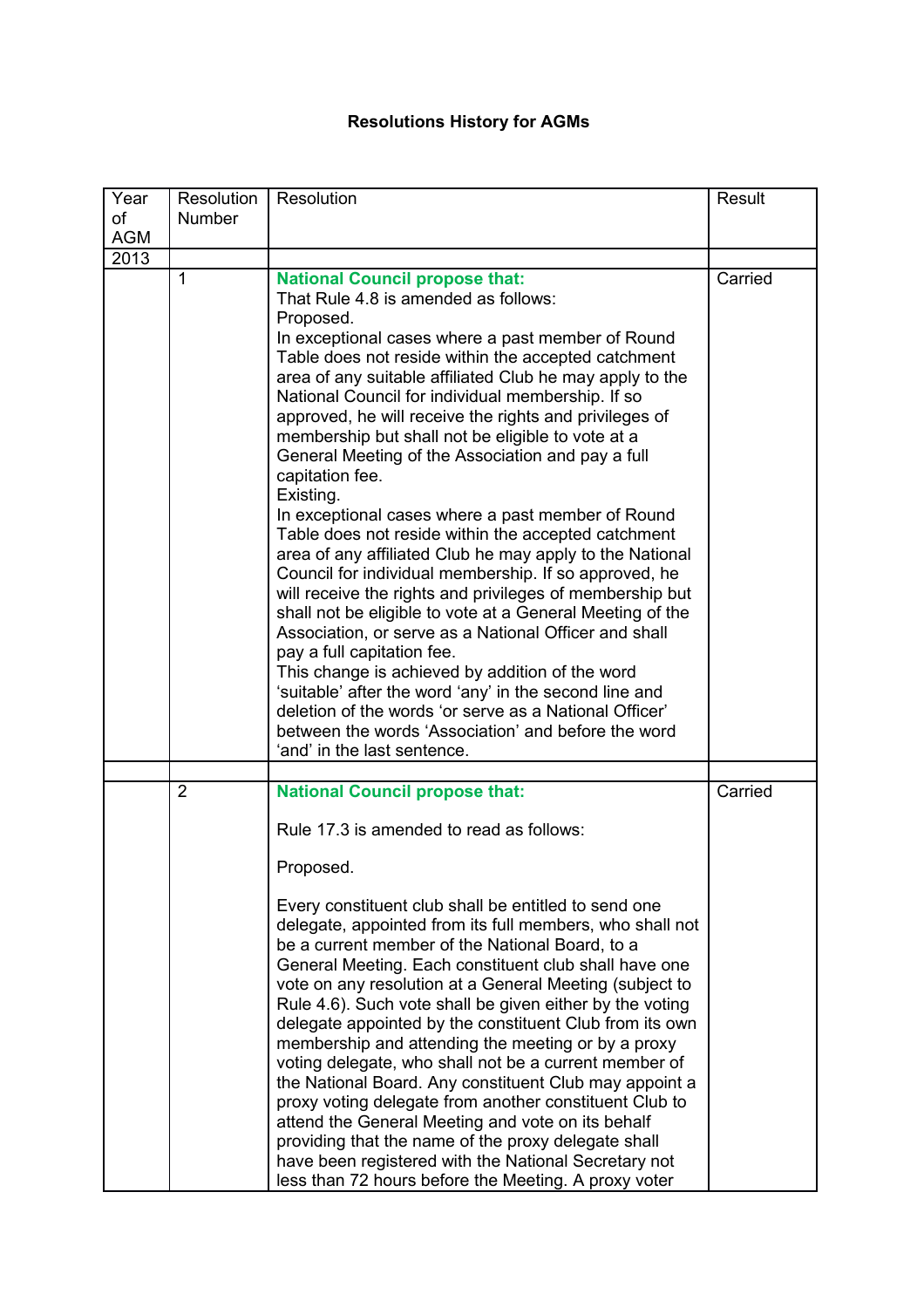|   | Existing.<br>sentence. | may also vote for his own club but may not be a proxy<br>voter for more than one club. Members of more than<br>one club may carry a single vote for each clubs of<br>which they are members.<br>Every constituent club shall be entitled to send one<br>delegate, appointed from its full members to a General<br>Meeting. Each constituent club shall have one vote on<br>any resolution at a General Meeting (subject to Rule<br>4.6). Such vote shall be given either by the voting<br>delegate appointed by the constituent Club from its own<br>membership and attending the meeting or by a proxy<br>voting delegate. Any constituent Club may appoint a<br>proxy voting delegate from another constituent Club to<br>attend the General Meeting and vote on its behalf<br>providing that the name of the proxy delegate shall<br>have been registered with the National Secretary not<br>less than 72 hours before the Meeting. A proxy voter<br>may also vote for his own club but may not be a proxy<br>voter for more than one club. Members of more than<br>one club may carry a single vote for each clubs of<br>which they are members.<br>This change is achieved by insertion of the words', who<br>shall not be a current member of the National Board,'<br>between the words 'members' and 'to' in the second |         |
|---|------------------------|--------------------------------------------------------------------------------------------------------------------------------------------------------------------------------------------------------------------------------------------------------------------------------------------------------------------------------------------------------------------------------------------------------------------------------------------------------------------------------------------------------------------------------------------------------------------------------------------------------------------------------------------------------------------------------------------------------------------------------------------------------------------------------------------------------------------------------------------------------------------------------------------------------------------------------------------------------------------------------------------------------------------------------------------------------------------------------------------------------------------------------------------------------------------------------------------------------------------------------------------------------------------------------------------------------------------------------|---------|
|   |                        |                                                                                                                                                                                                                                                                                                                                                                                                                                                                                                                                                                                                                                                                                                                                                                                                                                                                                                                                                                                                                                                                                                                                                                                                                                                                                                                                |         |
| 3 |                        | <b>National Council propose that:</b>                                                                                                                                                                                                                                                                                                                                                                                                                                                                                                                                                                                                                                                                                                                                                                                                                                                                                                                                                                                                                                                                                                                                                                                                                                                                                          | Carried |
|   |                        | Rule 18.3 (e) (i), (ii) and (iii) are amalgamated into one<br>line item (i) and amended to read as follows:<br>Proposed Rule 18.3 (e)                                                                                                                                                                                                                                                                                                                                                                                                                                                                                                                                                                                                                                                                                                                                                                                                                                                                                                                                                                                                                                                                                                                                                                                          |         |
|   | (e)                    |                                                                                                                                                                                                                                                                                                                                                                                                                                                                                                                                                                                                                                                                                                                                                                                                                                                                                                                                                                                                                                                                                                                                                                                                                                                                                                                                |         |
|   | (i)                    |                                                                                                                                                                                                                                                                                                                                                                                                                                                                                                                                                                                                                                                                                                                                                                                                                                                                                                                                                                                                                                                                                                                                                                                                                                                                                                                                |         |
|   |                        | Presentation and agreement of the capitation fee and<br>budget for the ensuing year, which will include<br>honoraria for National Officers, mileage rates and<br>weekend allowance for members of the National<br>Council and any approved costs properly incurred on<br>the Association's business.                                                                                                                                                                                                                                                                                                                                                                                                                                                                                                                                                                                                                                                                                                                                                                                                                                                                                                                                                                                                                           |         |
|   |                        | Existing Rule 18.3 (e)                                                                                                                                                                                                                                                                                                                                                                                                                                                                                                                                                                                                                                                                                                                                                                                                                                                                                                                                                                                                                                                                                                                                                                                                                                                                                                         |         |
|   | (i)                    | Presentation of the Budget for the ensuring<br>year.                                                                                                                                                                                                                                                                                                                                                                                                                                                                                                                                                                                                                                                                                                                                                                                                                                                                                                                                                                                                                                                                                                                                                                                                                                                                           |         |
|   | (ii)                   | Agreement by the delegates of the budgeted<br>honoraria for National Officers and the re-<br>imbursement rates of expenses paid to                                                                                                                                                                                                                                                                                                                                                                                                                                                                                                                                                                                                                                                                                                                                                                                                                                                                                                                                                                                                                                                                                                                                                                                             |         |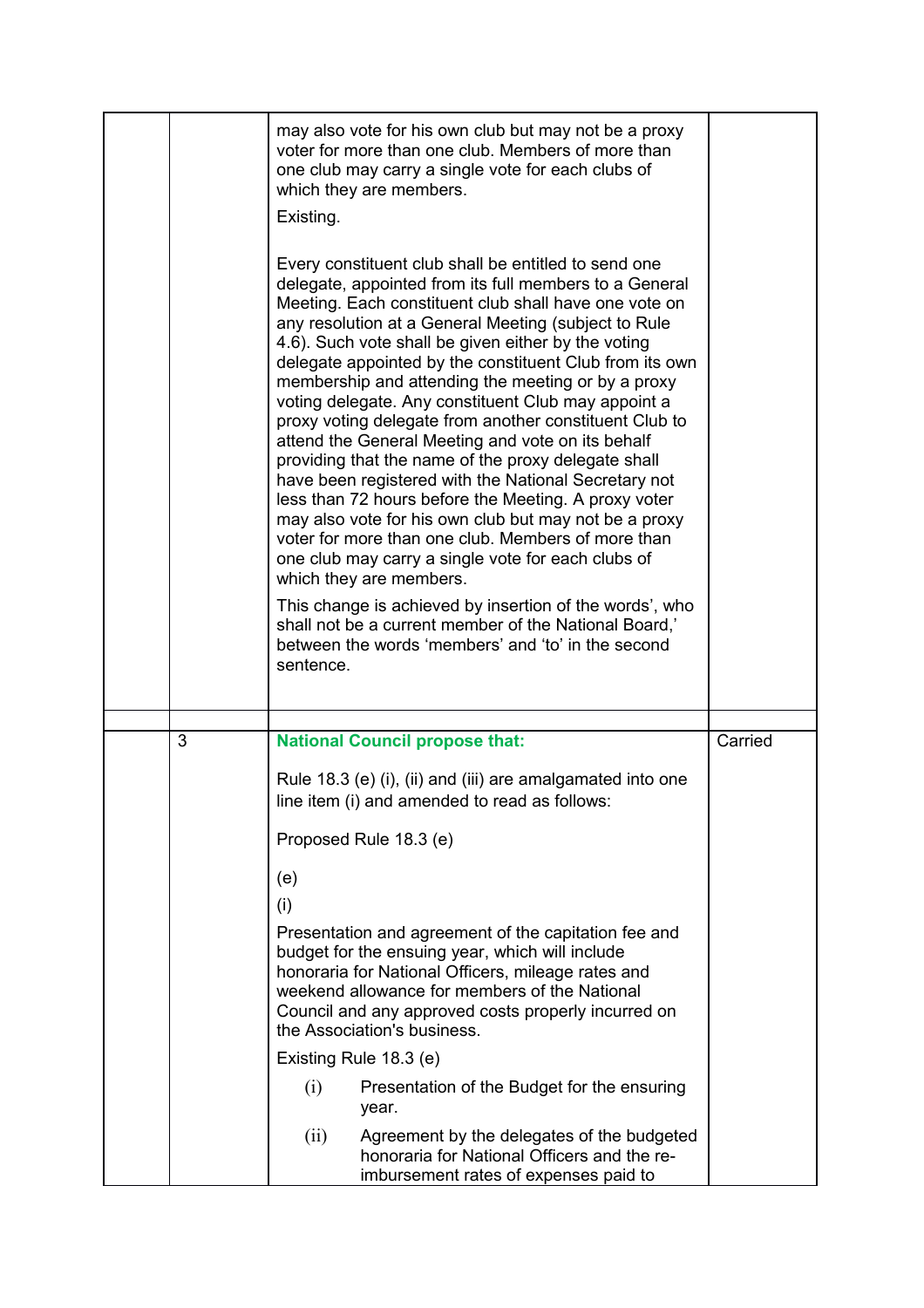| 2014 | $\mathbf{1}$   | National Councillors to cover costs properly<br>incurred on the Association's business for a)<br>hotel accommodation and b) fuel costs.<br>Determination of the capitation fee for the<br>(iii)<br>ensuring year.<br><b>National Council propose that:</b><br>'Subject to the National Board being satisfied that the<br>electronic web voting system tested at the<br>Bournemouth AGM in April 2014 is a viable tool for<br>future use, it is empowered to change the necessary<br>rules to implement the system for the AGM in Harrogate<br>in 2015 and thereafter'.                                                                                                                                                                                                                                                                                                                                                                                                                                                                                                                                                                                                                                                                                                                                                                                                                                              | Lost    |
|------|----------------|---------------------------------------------------------------------------------------------------------------------------------------------------------------------------------------------------------------------------------------------------------------------------------------------------------------------------------------------------------------------------------------------------------------------------------------------------------------------------------------------------------------------------------------------------------------------------------------------------------------------------------------------------------------------------------------------------------------------------------------------------------------------------------------------------------------------------------------------------------------------------------------------------------------------------------------------------------------------------------------------------------------------------------------------------------------------------------------------------------------------------------------------------------------------------------------------------------------------------------------------------------------------------------------------------------------------------------------------------------------------------------------------------------------------|---------|
|      |                |                                                                                                                                                                                                                                                                                                                                                                                                                                                                                                                                                                                                                                                                                                                                                                                                                                                                                                                                                                                                                                                                                                                                                                                                                                                                                                                                                                                                                     |         |
|      | $\overline{2}$ | <b>National Council propose that:</b><br>'Rule 9.4 is amended: This is achieved by deleting<br>the words 'not less than eight and not more than<br>twelve' and insertion of the word 'five' in their place<br>in the two separate sentences and deletion of the<br>word 'postal' after 'a' before the word 'ballot".<br>The new rule 9.4 will then read:<br>The National Secretary shall give constituent clubs five<br>weeks' notice of an election in their Region.<br>Nominations accompanied by the written consent of the<br>nominee and relevant details in accordance with Rule<br>6.6 shall be submitted to the National Secretary by the<br>notified closing date. In the event of there being more<br>than one nomination the National Secretary, or such<br>other person appointed by the National Council, shall<br>arrange for a ballot to be conducted, the closing date of<br>which shall be five weeks after the ballot papers and<br>relevant details of the candidates have been circulated.<br>Canvassing for election as a Councillor is prohibited<br>save that a candidate may submit to the National<br>Secretary for circulation by him an election address in<br>such format as shall be approved by the National<br>Council. The National Council shall decide if any<br>prohibited canvassing has taken place in which event<br>that candidate shall be disqualified from that election. | Carried |
|      |                |                                                                                                                                                                                                                                                                                                                                                                                                                                                                                                                                                                                                                                                                                                                                                                                                                                                                                                                                                                                                                                                                                                                                                                                                                                                                                                                                                                                                                     |         |
|      | 3              | <b>National Council propose that: 'Rule 9.10 is</b><br>deleted'<br>Rule 9.10 reads: 'In the event of a Region being                                                                                                                                                                                                                                                                                                                                                                                                                                                                                                                                                                                                                                                                                                                                                                                                                                                                                                                                                                                                                                                                                                                                                                                                                                                                                                 | Carried |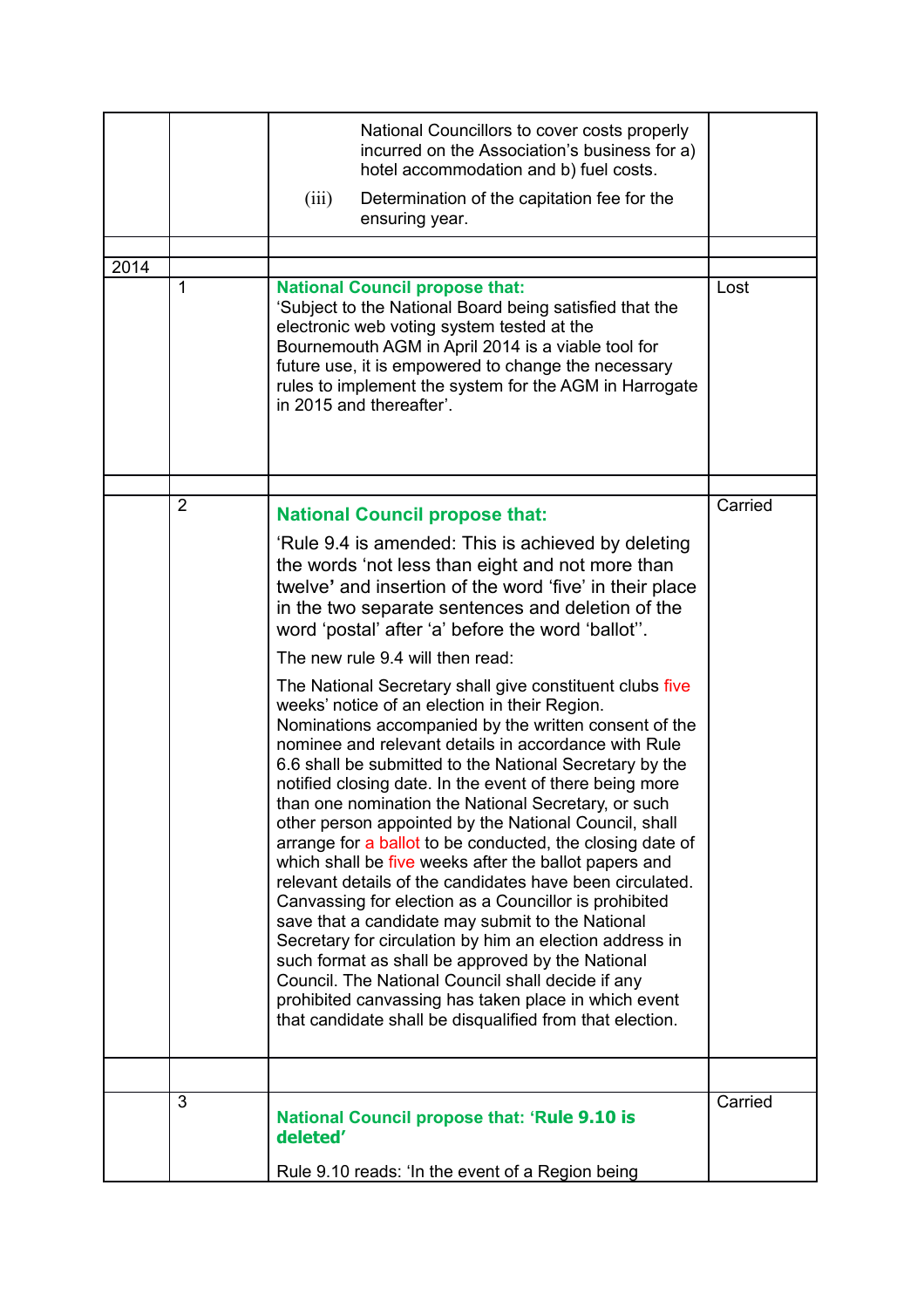|      |               | restructured prior to the 2008 Annual General Meeting<br>any serving National Councillor in office following the<br>2007 Annual General Meeting shall automatically<br>become the National Councillor for the Region in which<br>his club is situated but his length of service shall be<br>deemed to have commenced from his original election'.                                                                                                                                                                       |          |
|------|---------------|-------------------------------------------------------------------------------------------------------------------------------------------------------------------------------------------------------------------------------------------------------------------------------------------------------------------------------------------------------------------------------------------------------------------------------------------------------------------------------------------------------------------------|----------|
|      | 4             |                                                                                                                                                                                                                                                                                                                                                                                                                                                                                                                         | Amended  |
|      |               | <b>Bournemouth 41 Club propose that 'The role of</b><br>National Council and the position of National Councillor<br>be abolished as soon as possible and in any event by<br>no later than the end of the seventieth Annual General<br>Meeting of the Association in 2015 and that the<br>National Board be instructed to make timely<br>recommendations for the future governance of the<br>Association with a view to the new governance being<br>introduced from the end of the seventieth Annual<br>General Meeting' | as below |
|      | 4 with        | <b>Haverhill 41 Club propose that:</b>                                                                                                                                                                                                                                                                                                                                                                                                                                                                                  | Carried  |
|      | Amendme<br>nt | 'The role of National Council and the position of<br>National Councillor be reviewed as soon as possible<br>and in any event by no later than the end of the<br>Seventieth Annual General Meeting of the Association<br>in 2015 and that the National Board be instructed to<br>make timely recommendations for the future<br>governance of the Association with a view to the new<br>governance being introduced from the end of the<br>seventieth Annual General Meeting'                                             |          |
| 2015 |               |                                                                                                                                                                                                                                                                                                                                                                                                                                                                                                                         |          |
|      | 1             | <b>Retford 41 Club propose that:</b>                                                                                                                                                                                                                                                                                                                                                                                                                                                                                    | Lost     |
|      |               | <b>Seconded by Chorley Rural 41 Club</b>                                                                                                                                                                                                                                                                                                                                                                                                                                                                                |          |
|      |               | Honorary members who have<br>accrued two or more years as honorary<br>(i)<br>members,<br>and<br>(ii) have attended 10 or more 41 Club programme<br>events, may at the discretion of their Club be<br>invited to become full members'.                                                                                                                                                                                                                                                                                   |          |
|      | 2             |                                                                                                                                                                                                                                                                                                                                                                                                                                                                                                                         | Lost     |
|      |               | <b>Retford 41 Club propose that:</b>                                                                                                                                                                                                                                                                                                                                                                                                                                                                                    |          |
|      |               | <b>Seconded by Chorley Rural 41 Club</b>                                                                                                                                                                                                                                                                                                                                                                                                                                                                                |          |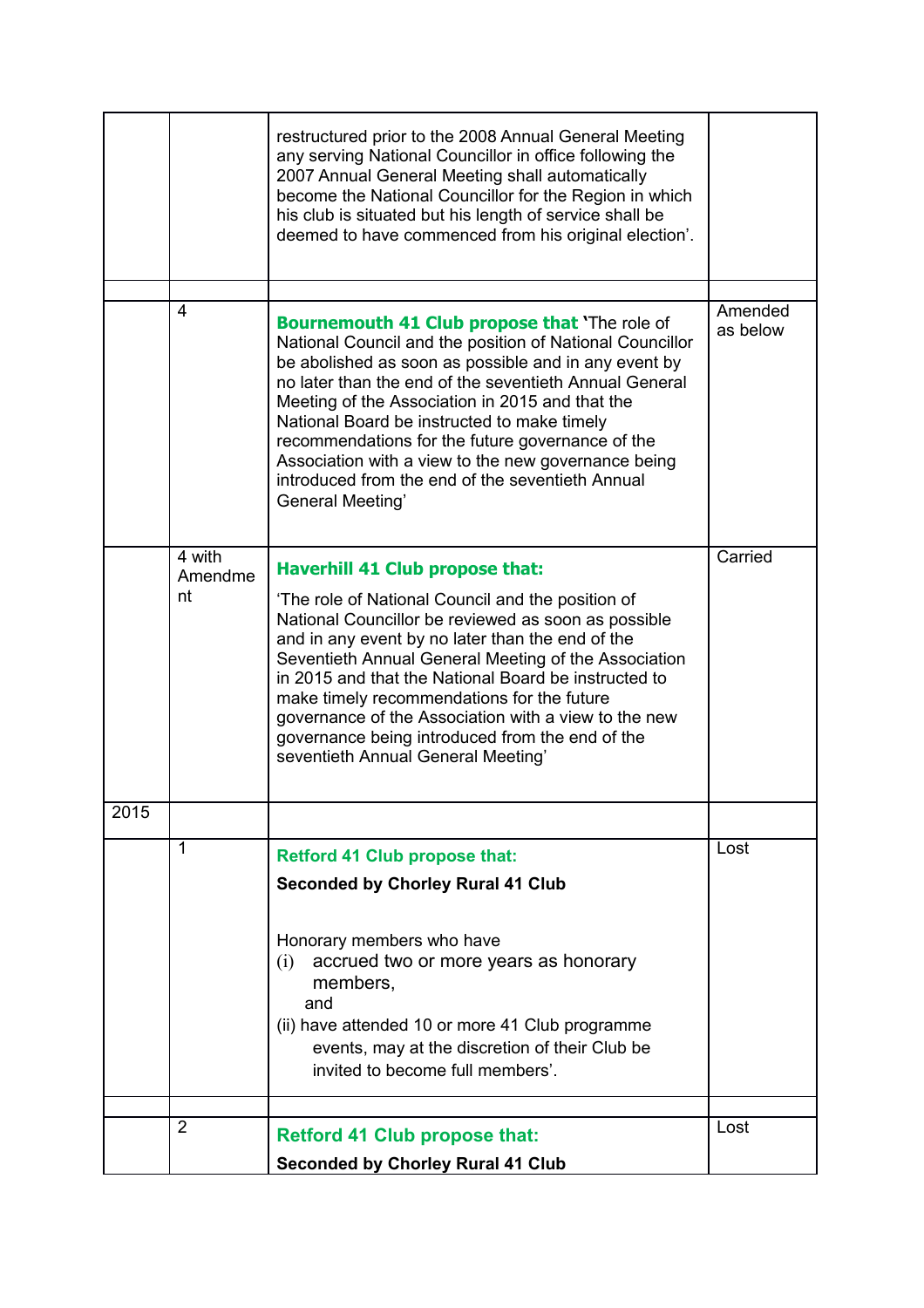|   | Clubs without feeder tables (and therefore having no<br>dependable source of recruitment) to be allowed to<br>induct not more than two 'non-ex-tabler' recruits<br>annually as full members.                                                                                                                                                        |         |
|---|-----------------------------------------------------------------------------------------------------------------------------------------------------------------------------------------------------------------------------------------------------------------------------------------------------------------------------------------------------|---------|
|   |                                                                                                                                                                                                                                                                                                                                                     |         |
| 3 | <b>Holywood 41 Club propose that:</b><br><b>Seconded by Bangor 41 Club</b>                                                                                                                                                                                                                                                                          | Carried |
|   | Prior to any decision being made by the National Board<br>and/or Council members of National Council (for the<br>avoidance of doubt this includes National Officers) must<br>declare any interest or personal involvement in the<br>decision and/or the person or organisation being<br>awarded a contract or receiving any benefit.                |         |
|   | As a result of this the following rule 6.2 will need to<br>change:                                                                                                                                                                                                                                                                                  |         |
|   |                                                                                                                                                                                                                                                                                                                                                     |         |
| 4 | <b>Bangor 41 Club propose that:</b><br><b>Seconded by Holywood 41 Club</b><br>Bangor 41 Club proposes the inclusion of the words                                                                                                                                                                                                                    | Carried |
|   | "Northern Ireland" in the constituent club definitions of<br>the Rules.<br>Rule 2.0 will require amending.                                                                                                                                                                                                                                          |         |
|   |                                                                                                                                                                                                                                                                                                                                                     |         |
| 5 | Party Tyne 41 Club propose that:                                                                                                                                                                                                                                                                                                                    | Carried |
|   | <b>Seconded by North Berwick 41 Club</b>                                                                                                                                                                                                                                                                                                            |         |
|   | Party Tyne 41 Club propose that provision should be<br>made in the forthcoming Financial Budget for 2015 and<br>subsequent year that the<br>Association's<br>each<br>Assets/Reserves in the form of "Cash" should be no<br>less than a minimum of six months but preferably<br>twelve months of the Annual Total Expenditure of the<br>Association. |         |
|   | The role of the National Treasurer shall be enhanced to<br>being one of having oversight over expenditure and the<br>authority to veto any expenditure which<br>is<br>not<br>consistent with maintaining expenditure within the<br>above parameters, even if this requires curtailing                                                               |         |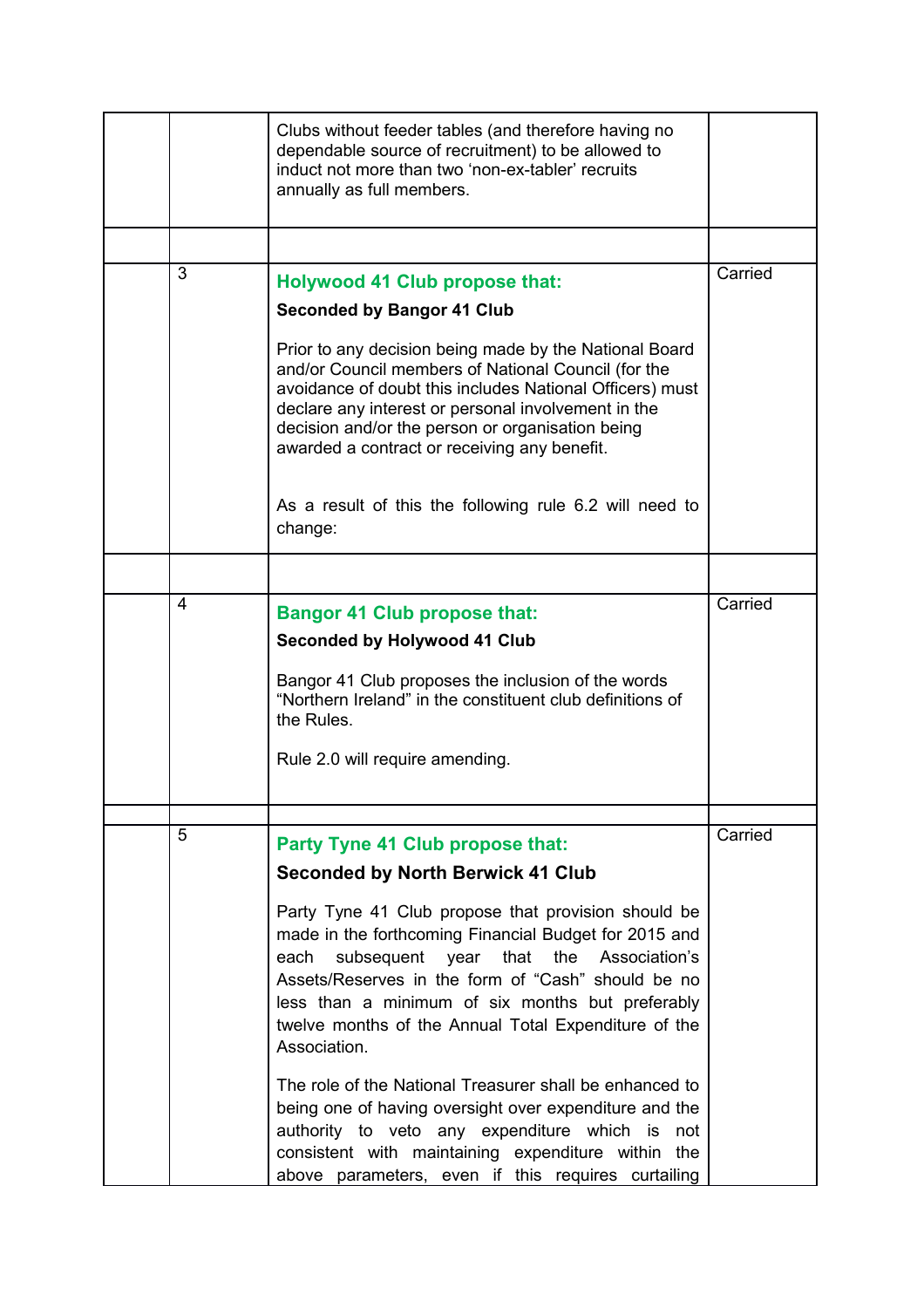|   | expenditure already budgeted.                                                                                                                                                                                                                                                                                                                                                                                                                                                                                  |      |
|---|----------------------------------------------------------------------------------------------------------------------------------------------------------------------------------------------------------------------------------------------------------------------------------------------------------------------------------------------------------------------------------------------------------------------------------------------------------------------------------------------------------------|------|
|   | Also maintaining income from Capitation at a level<br>consistent with the expected decline in overall numbers<br>without exceeding an increase of 4% (£0.50) to each<br>Member per annum.                                                                                                                                                                                                                                                                                                                      |      |
|   | Where the National Treasurer has to employ these new<br>powers the matter(s) must be reviewed at the next<br>combined meeting of the National Board and the<br>National Council Members, even if a special meeting<br>has to be convened.                                                                                                                                                                                                                                                                      |      |
|   | The National Council Members will continue to have the<br>ultimate power in financial decision making on behalf of<br>the National Association.                                                                                                                                                                                                                                                                                                                                                                |      |
|   | The Association's Reserves Policy to be amended to<br>reflect the above                                                                                                                                                                                                                                                                                                                                                                                                                                        |      |
|   |                                                                                                                                                                                                                                                                                                                                                                                                                                                                                                                |      |
| 6 | <b>Gosforth 41 Club propose that:</b>                                                                                                                                                                                                                                                                                                                                                                                                                                                                          | Lost |
|   | Seconded by: Newcastle 41 Club                                                                                                                                                                                                                                                                                                                                                                                                                                                                                 |      |
|   | Acceptance of the budget for the year ended 31st<br>December 2016 should be deferred pending the<br>membership being given a thorough analysis, i.e.<br>details of, and explanations for, all of the<br>categories of income and expenditure in excess of<br>£2,000 shown in both the income and expenditure<br>account set out in the 2016 budget and of not only<br>the expenditure but of also the balance sheet items<br>in the accounts for each of the years ended 31st<br>December 2012, 2013 and 2014. |      |
|   | Furthermore, there should also be made available<br>for scrutiny a monthly cash flow forecast for the<br>current year, ending 31st December 2015, which<br>must provide a similar explanation of the<br>expenditure, highlighting where the Association<br>has contractual commitments, and setting out the<br>assumptions made regarding income from<br>capitation.                                                                                                                                           |      |
|   | As all of this information is historic, there should be<br>no undue delay in making it available by the end of<br>September 2015 when the Membership of the<br>Association must be given an opportunity to revisit<br>the budget for the current (2015) year and that for                                                                                                                                                                                                                                      |      |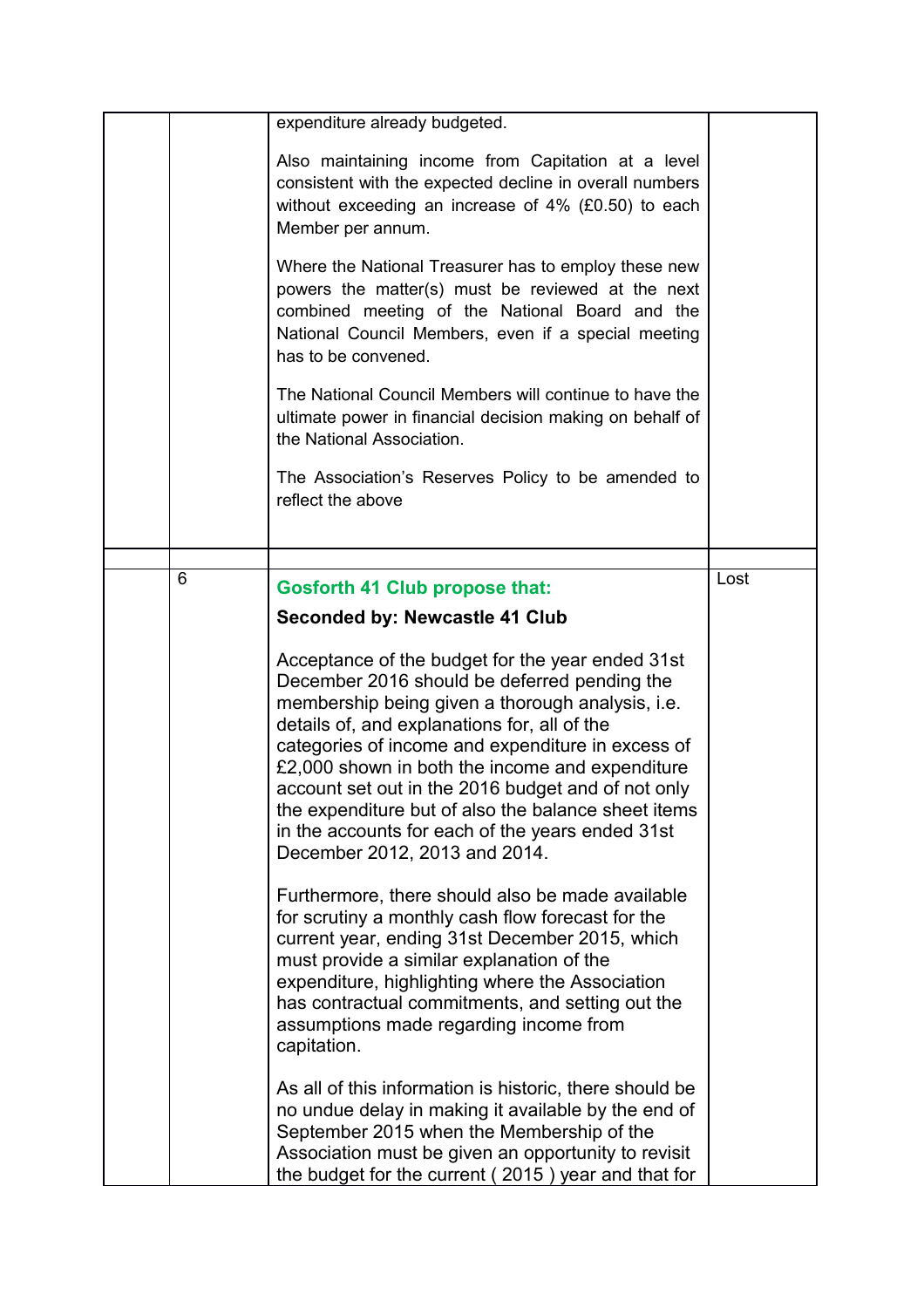|                         | 2016.                                                                                                                                                                                                                                                                                                                                                                                                                                                                                                                                                                                                          |           |
|-------------------------|----------------------------------------------------------------------------------------------------------------------------------------------------------------------------------------------------------------------------------------------------------------------------------------------------------------------------------------------------------------------------------------------------------------------------------------------------------------------------------------------------------------------------------------------------------------------------------------------------------------|-----------|
| 2016                    |                                                                                                                                                                                                                                                                                                                                                                                                                                                                                                                                                                                                                |           |
| 1                       | <b>National Council propose that:</b><br>To amend Rule 4.1 by adding:                                                                                                                                                                                                                                                                                                                                                                                                                                                                                                                                          | Carried   |
|                         | 'save that no capitation fee shall be payable for<br>any member until the financial year in which he<br>attains the age of 46 years'.                                                                                                                                                                                                                                                                                                                                                                                                                                                                          |           |
|                         | (This refers to Complementary National Capitation<br>of 41 Club for current full members of Round Table<br>from 1 January 2017).                                                                                                                                                                                                                                                                                                                                                                                                                                                                               |           |
| $\overline{2}$          | <b>National Council propose that:</b>                                                                                                                                                                                                                                                                                                                                                                                                                                                                                                                                                                          | Carried   |
|                         | That the title of the Association's 'International<br>Officer' is changed to 'International Relations<br>Officer' (National IRO).                                                                                                                                                                                                                                                                                                                                                                                                                                                                              |           |
|                         | Rule Changes: Rule 6.1, 15.1 and appendices                                                                                                                                                                                                                                                                                                                                                                                                                                                                                                                                                                    |           |
|                         |                                                                                                                                                                                                                                                                                                                                                                                                                                                                                                                                                                                                                |           |
| 3                       | <b>National Council propose that:</b>                                                                                                                                                                                                                                                                                                                                                                                                                                                                                                                                                                          | See below |
|                         | That all members of the National Council (with the<br>exception of the National President, National Vice-<br><b>President and the Immediate Past National</b><br>President) shall be elected for a three-year term at<br>the Annual General Meeting and the service in that<br>office is limited to that three-year term. This will<br>take effect from the 2018 Annual General Meeting.                                                                                                                                                                                                                       |           |
|                         | Rule Changes: Rule 6.2, 9.3.1                                                                                                                                                                                                                                                                                                                                                                                                                                                                                                                                                                                  |           |
| 3 with<br>Amendme<br>nt | <b>Chorley Rural41 Club propose that:</b>                                                                                                                                                                                                                                                                                                                                                                                                                                                                                                                                                                      | Carried   |
|                         | Taking effect from the 2018 Annual General Meeting all<br>members of the National Council (with the exception of<br>the National President, National Vice-President and the<br>Immediate Past National President) shall be elected for<br>an initial three year term at the Annual General Meeting<br>and the service in that office is limited to that three-year<br>term unless there is no candidate to replace that council<br>member. If there is no candidate for his replacement,<br>then the incumbent Councillor or Officer may stand for<br>re-election for a period of one year, repeatable once if |           |